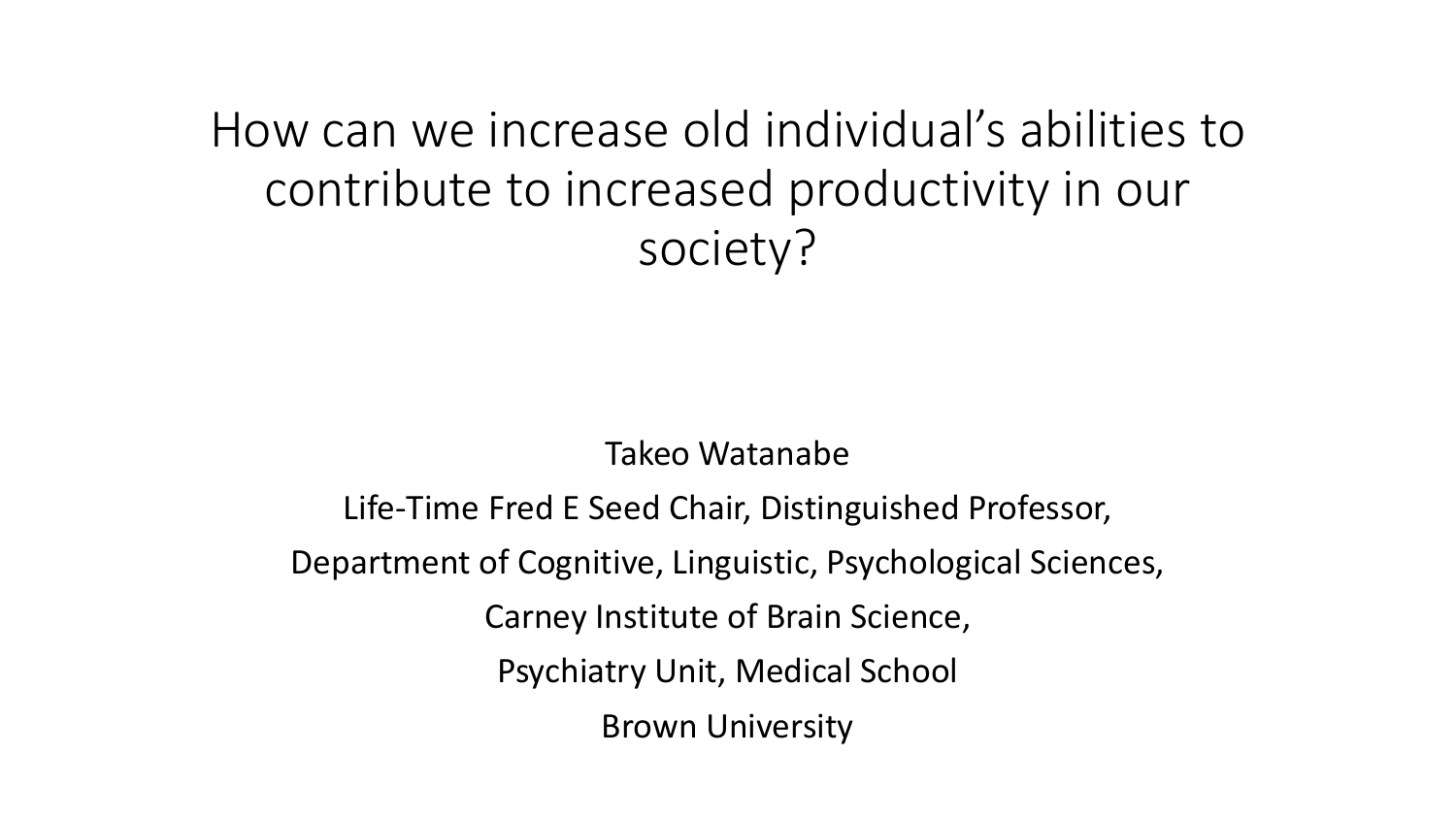Today's talk

- 1. An increasing ratio of older individuals who do not work
- 2. Difference in the brain processing between older and younger individuals?
- 3. Making super older individuals
	- Decoded fMRI Neurofeedback
	- Magnetic Resonance Spectroscopy (MRS)
	- Developing online MRS neurofeedback
- 4. Research environments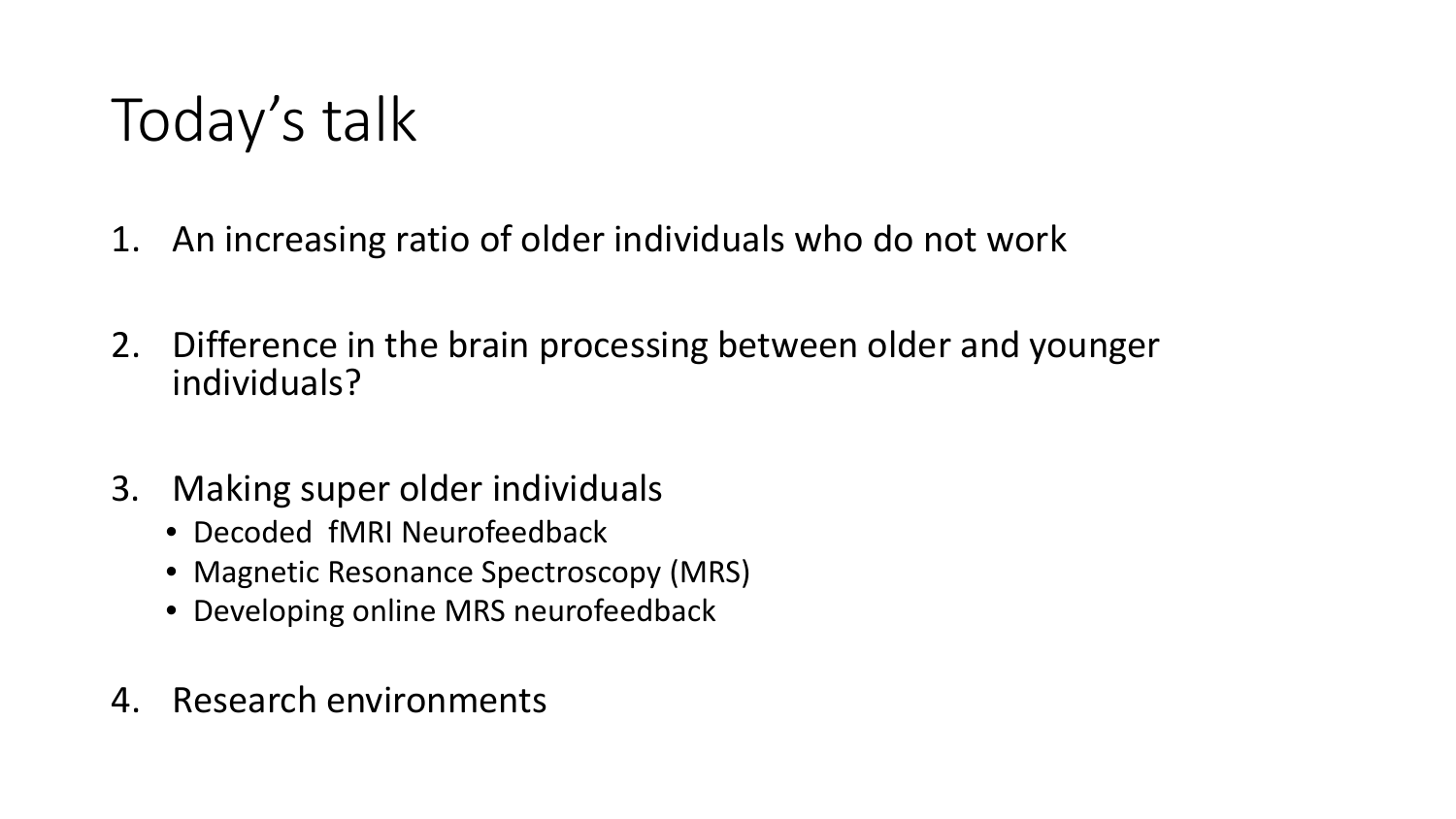### 1. How can we deal with the society that has an increasing ratio of older individuals?



**Bloom et ak, VOX,** 2018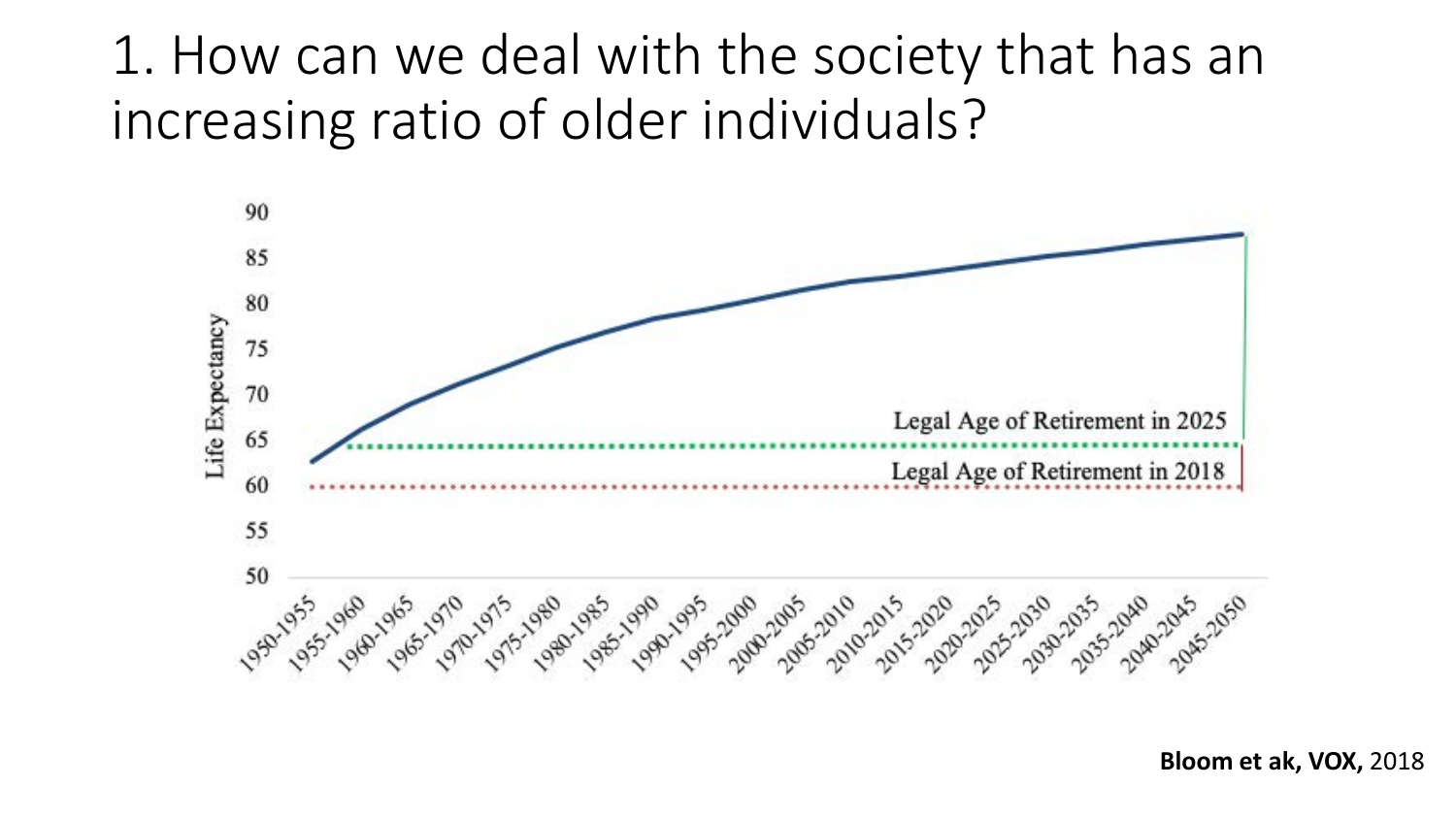### 2. What functions of older adults decline and what functions do not?



Tsushima, Sasaki & Watanabe *Science*, 2006 Chang,Sasaki & Watanabe *Current Biology* 2013 Yotsumoto et al Nature *Communications* 2013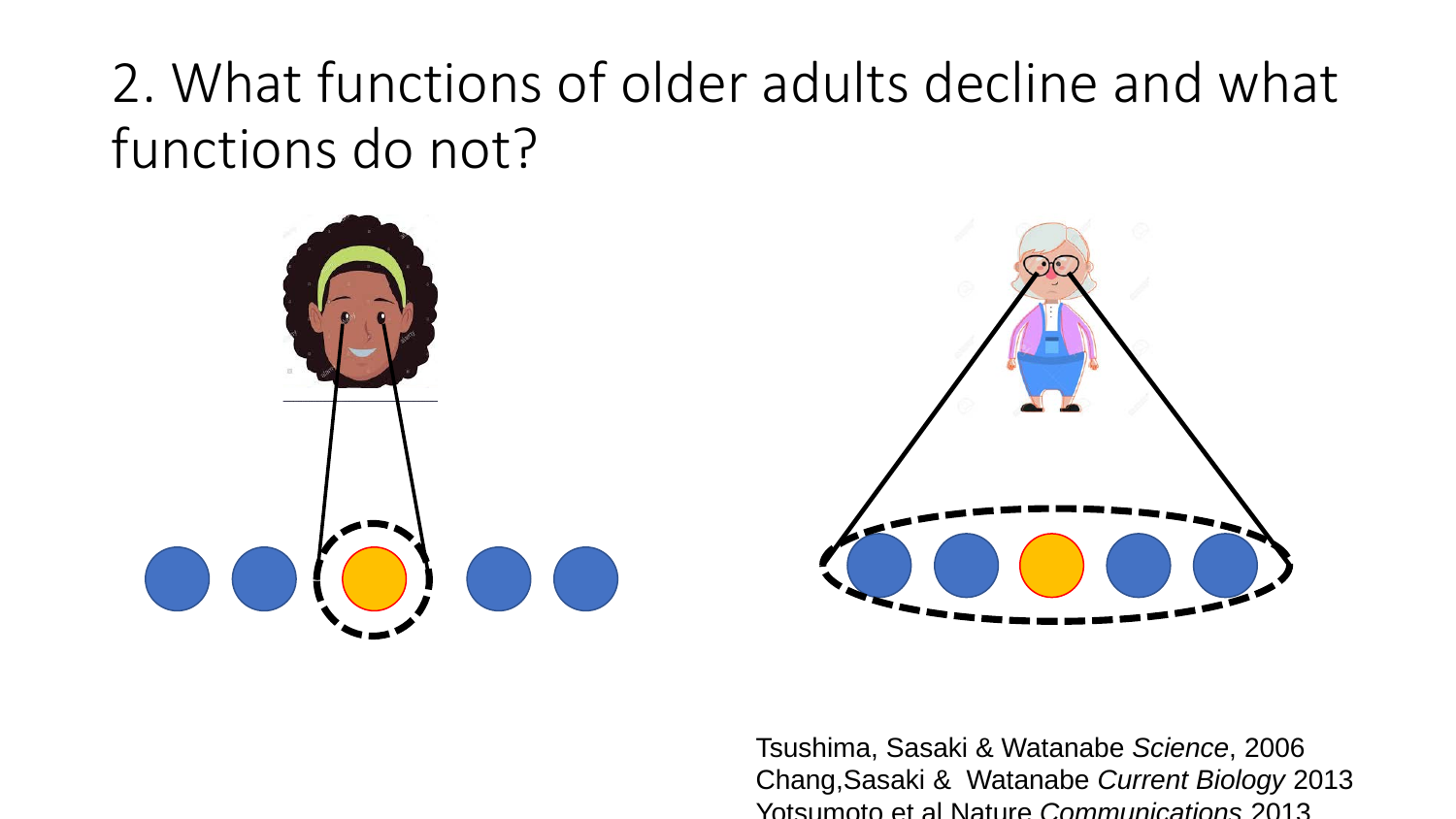3. What is different in brain processing between older and younger individuals?

- No significant difference in encoding ability between younger and older individuals
- Downside: older individuals learn more items than necessary.
- Advantage: Older people have a more global perspective than younger people.
- Older individuals has smaller GABA concentrations in the brain, leading to less inhibitory control than younger individuals.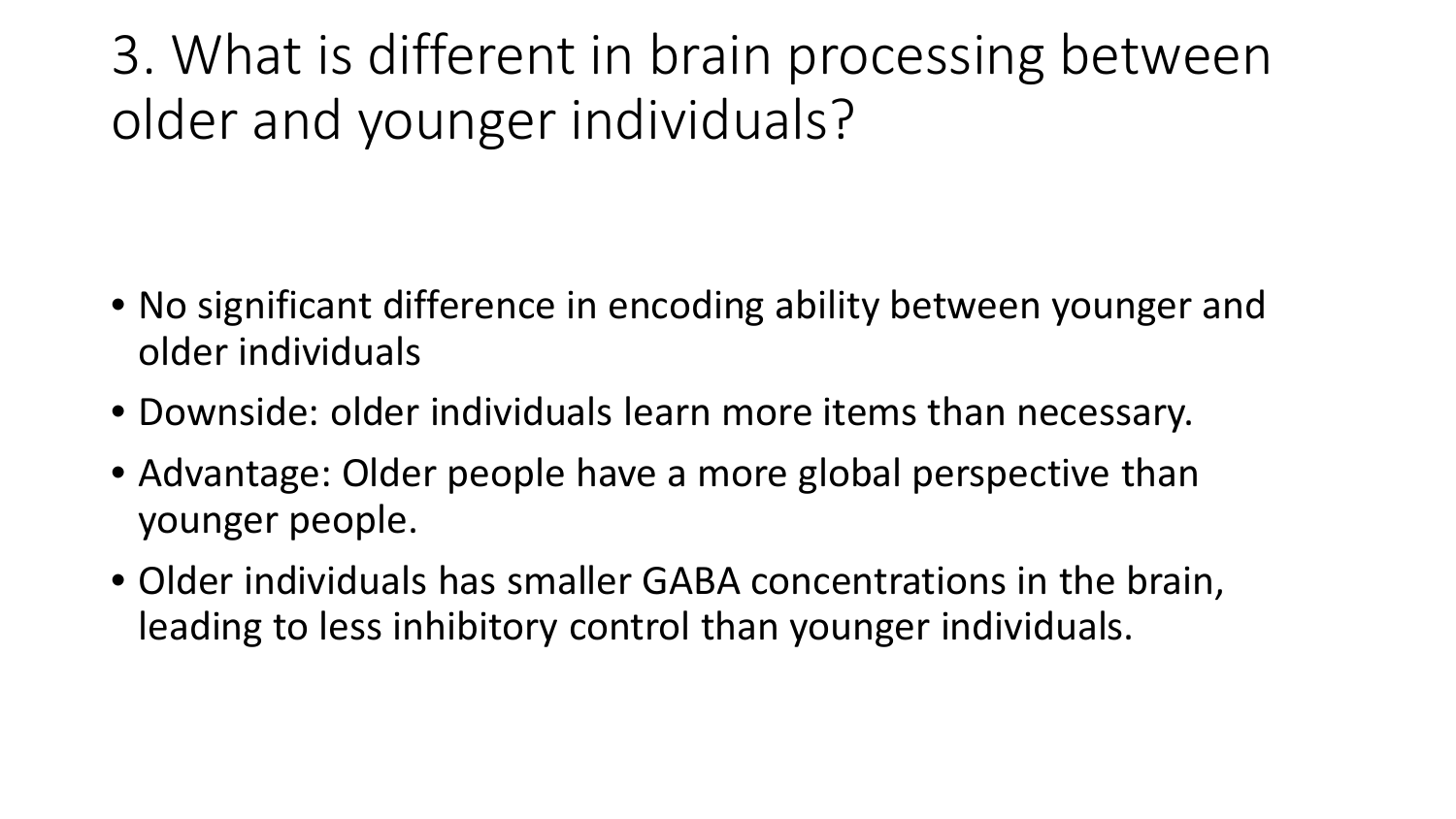## 4. How can we make super-old individuals

Increase GABA concentration  $\rightarrow$  Increase learning efficiency Decrease GABA concentration  $\rightarrow$  Increase a perspective Online MRS neurofeedback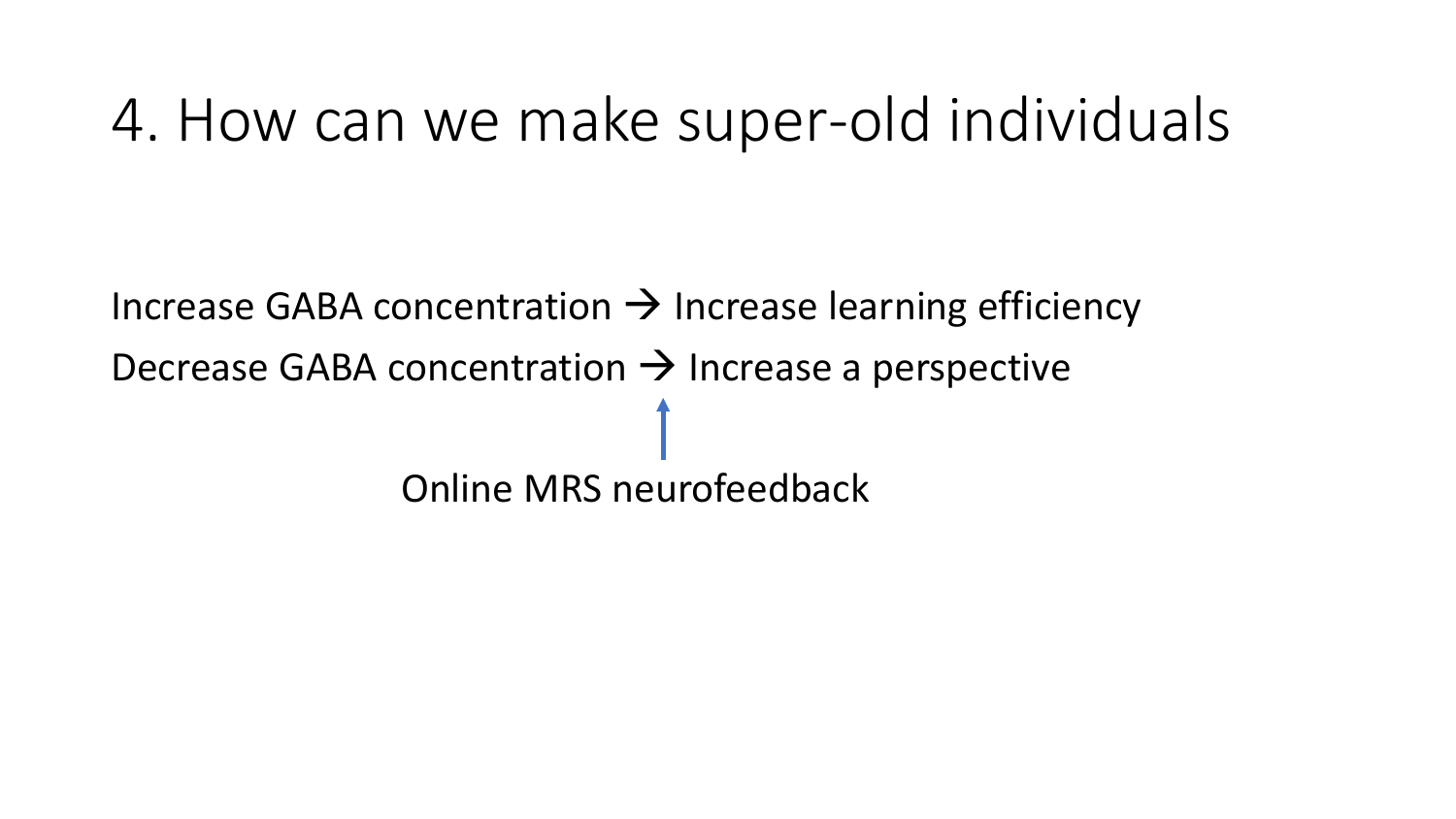### Decoded fMRI neurofeedback







Kawato Watanabe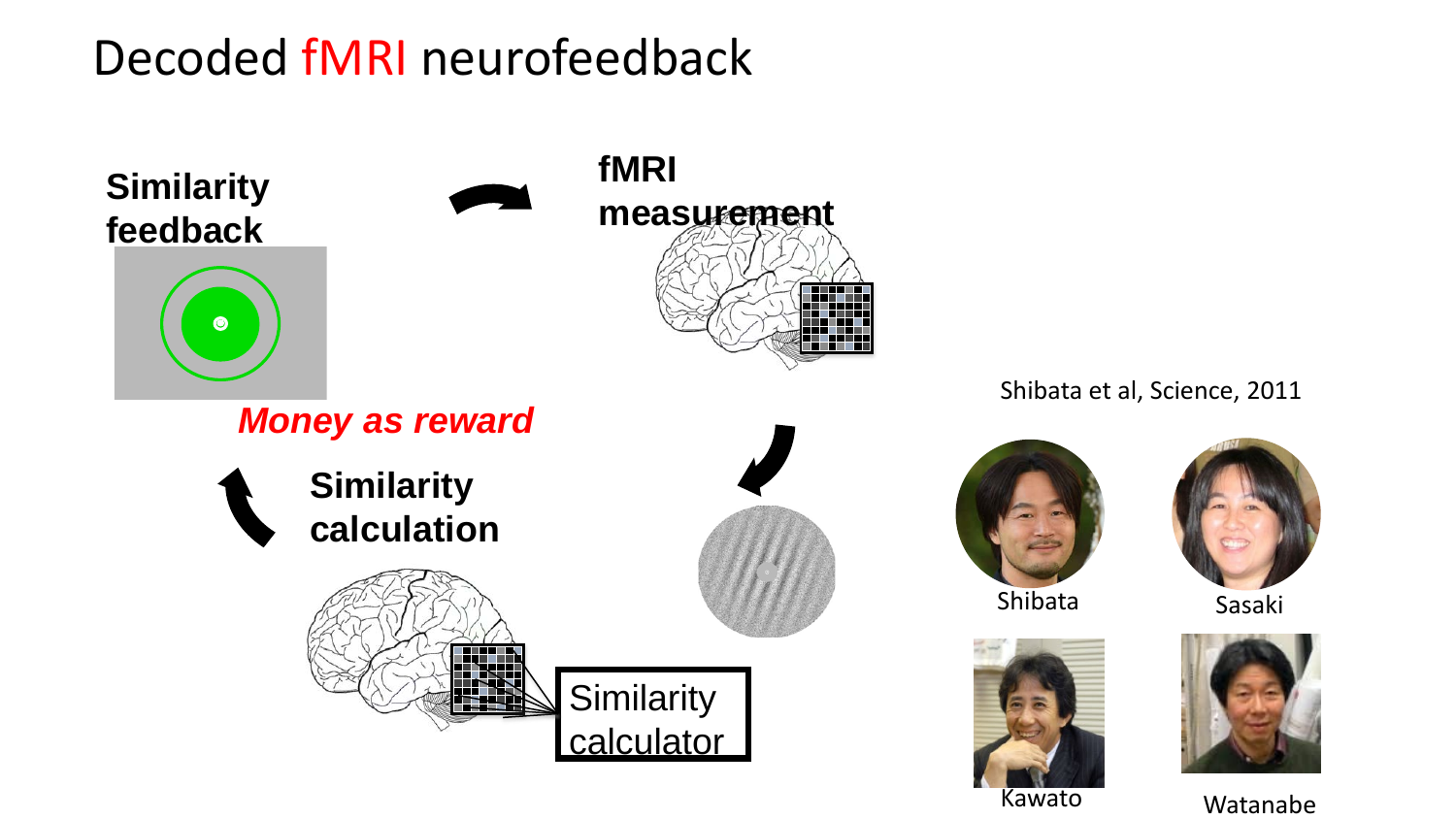### Decoded fMRI neurofeedback

1. Association between two items (Amano et al, Current Biology, 2016)

2. Changing face reference (Shibata et al, PLOS Biology, 2016)

3. Eliminating traumatic memory (Koizumi et al, Nature Human Behavior 2016)





CiNet & UCLA & ATR



CiNet & ATR & Brown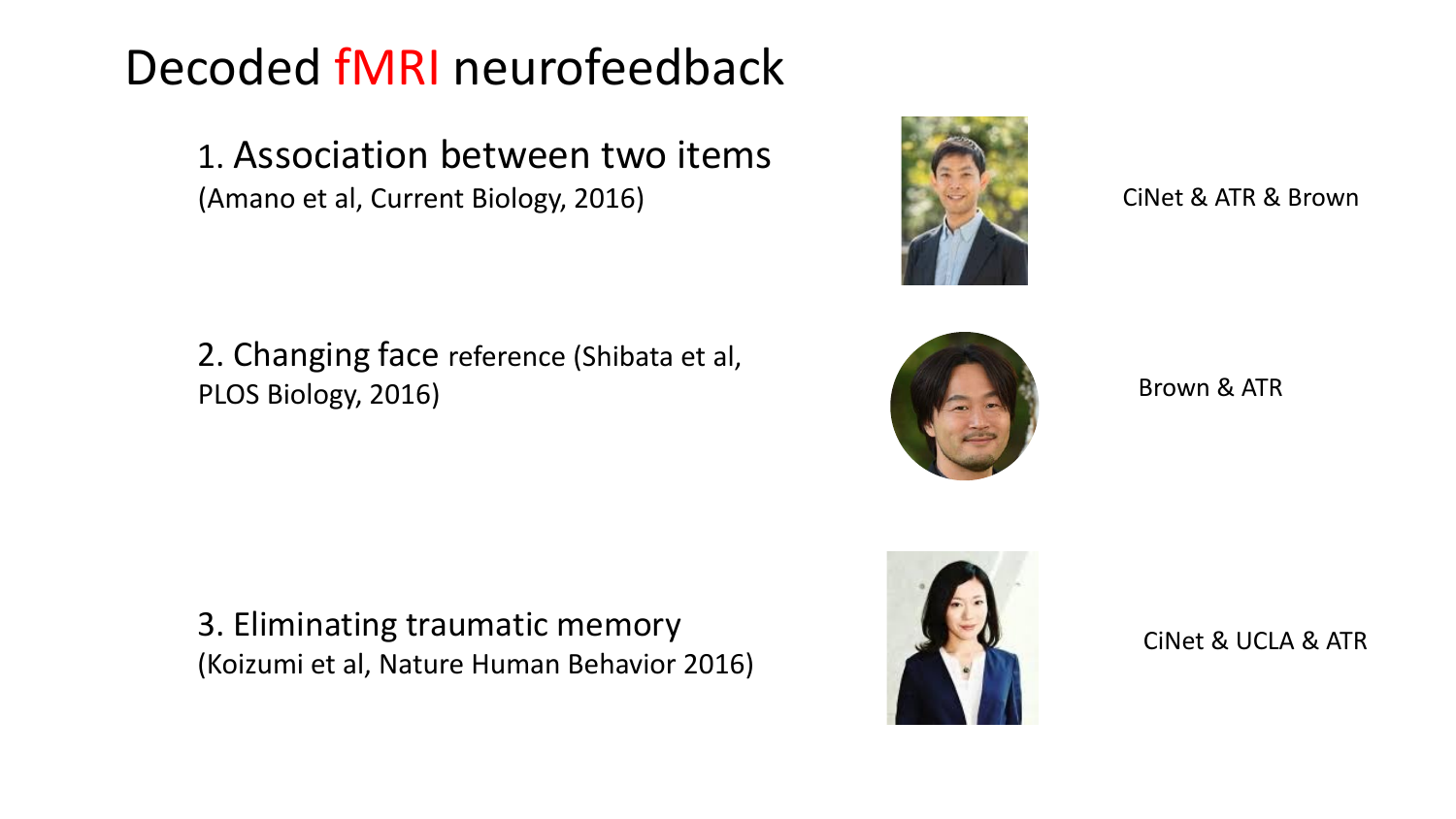#### Magnetic Resonance Spectroscopy (MRS)

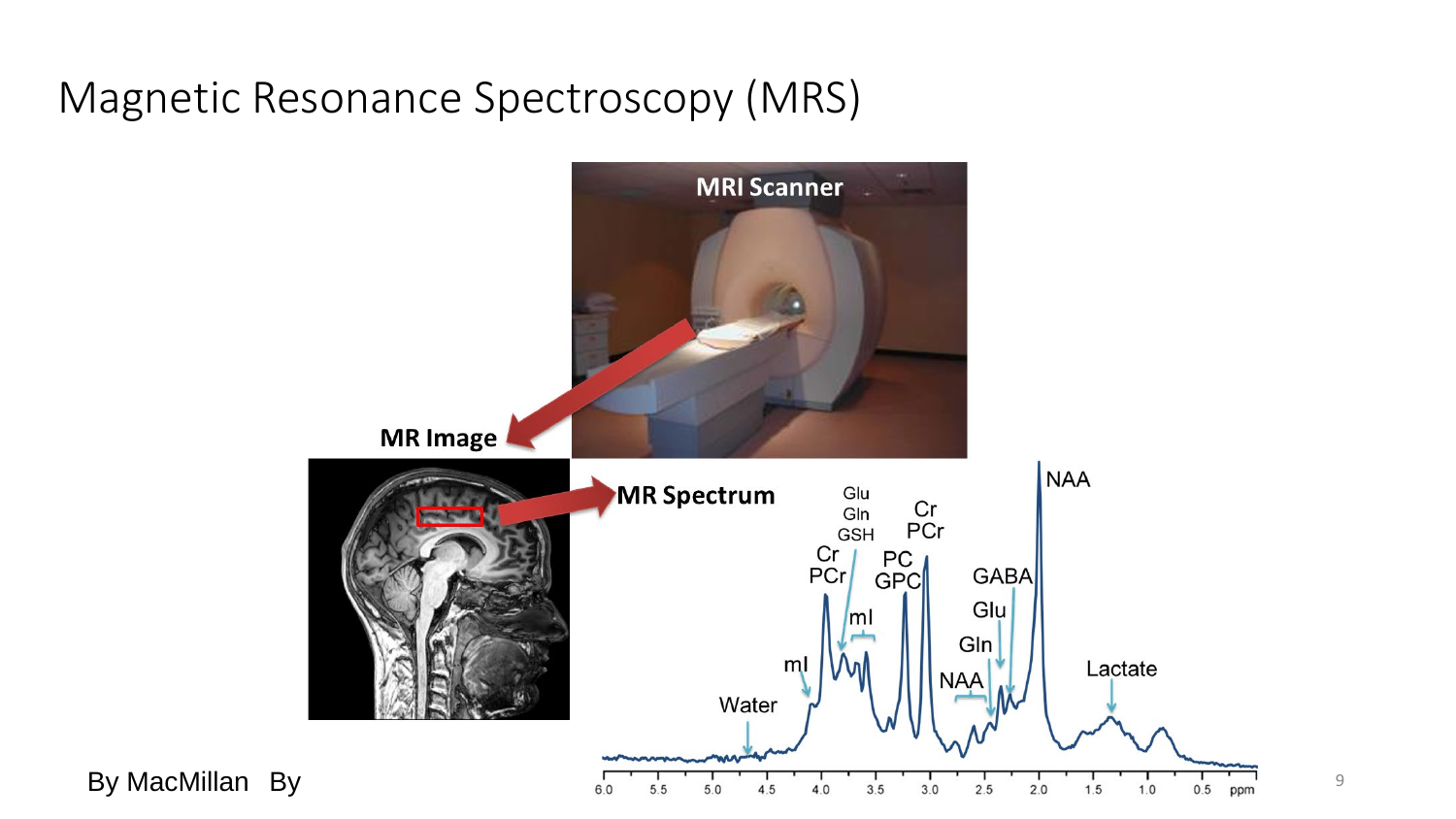### **Plasticity and stability of learning**



Shibata et al, *Nature Neuroscience*, 2017 Bang et al, *Nature Human Behaviour*, 2018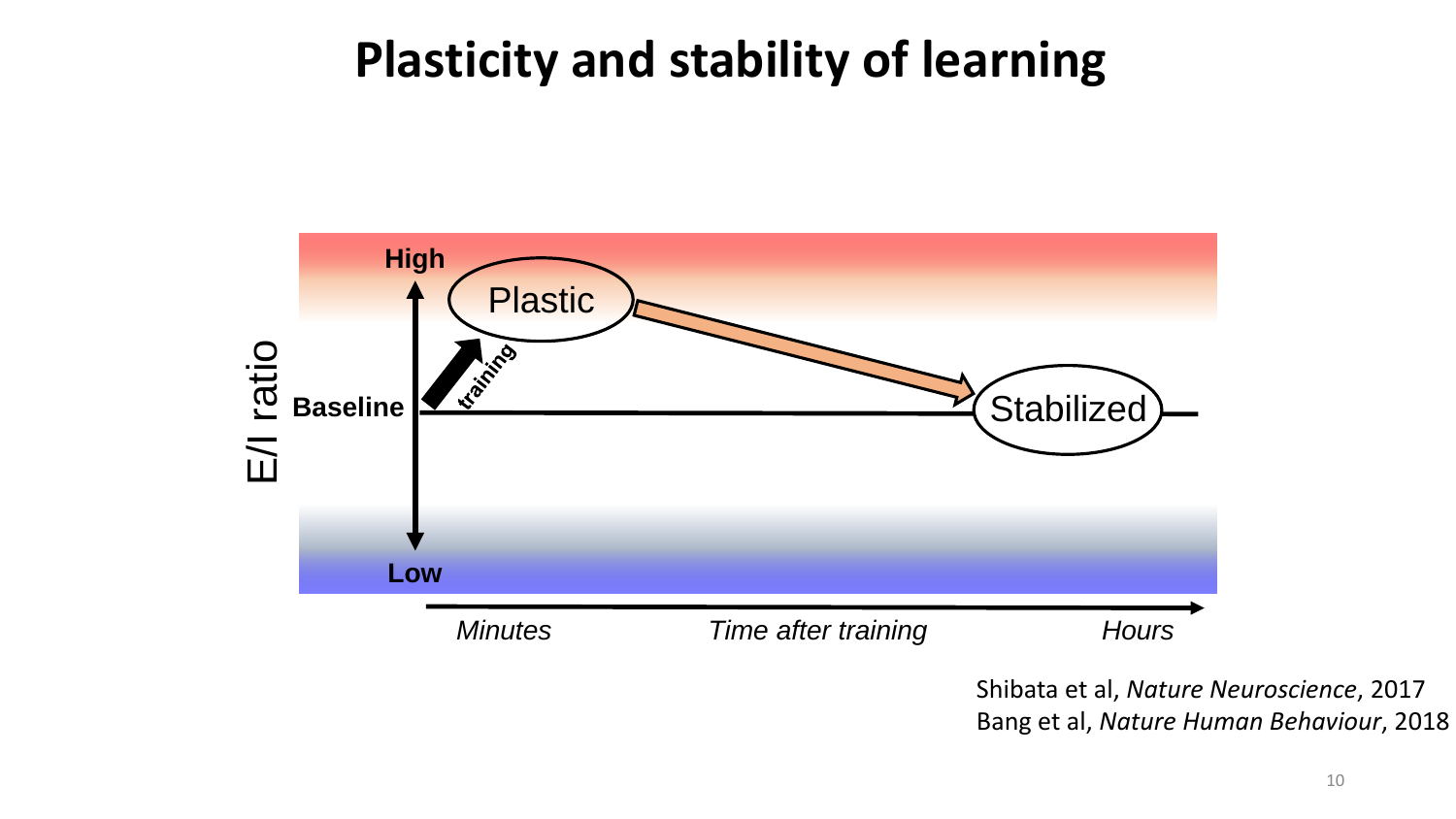# Development of online MRS neurofeedback

Control the concentration of GABA in a targeted brain region

Letting older individuals learning or memorize more efficiently while keeping older individual's global perspective abilities

Super-old individuals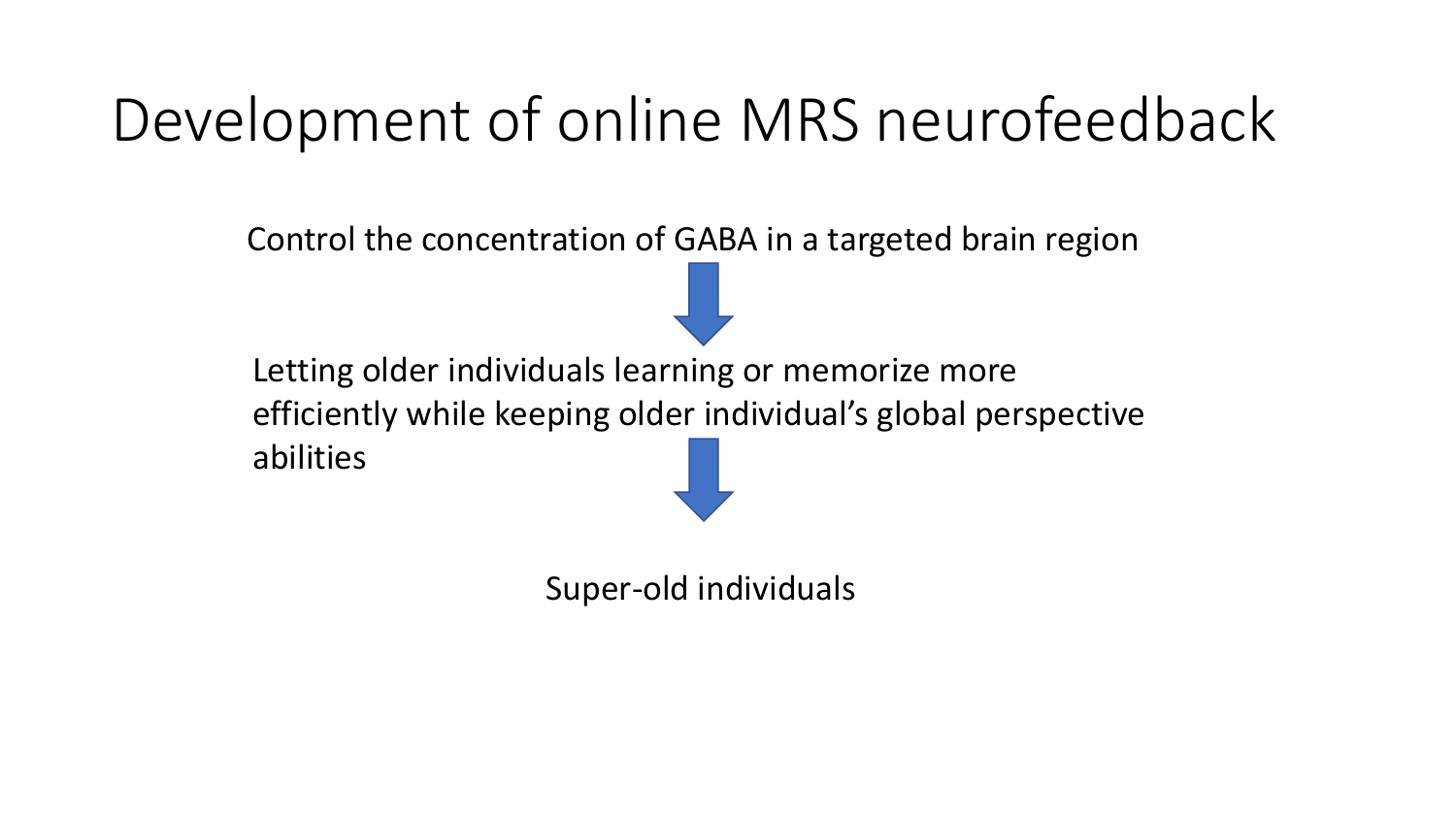## What research environment is necessary?

Improving older adults' brain functions  $\rightarrow$  Making super older adults

a. Clarify behavioral functions that decline in older people Psychological assessments (Psychology) b. Finding brain processing that underlies functional declines ←Human brain imaging, Animal physiology, Neuroscience) c. Improving brain processing that underlies the declines Neurofeedback, Brain Machine Interface (Engineering) d. Access how declined functions are improved (Psychology)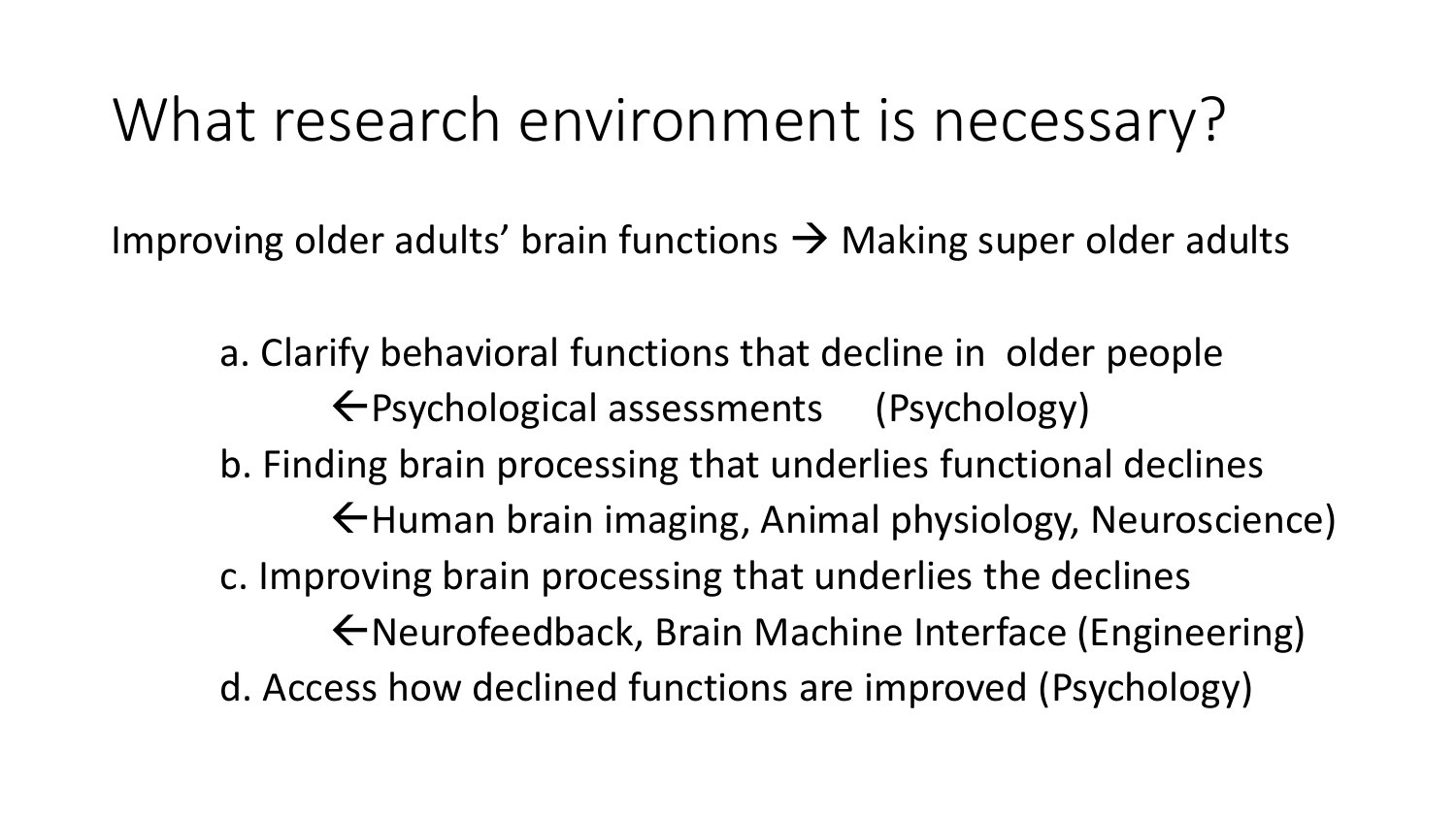## Interdisciplinary Approaches